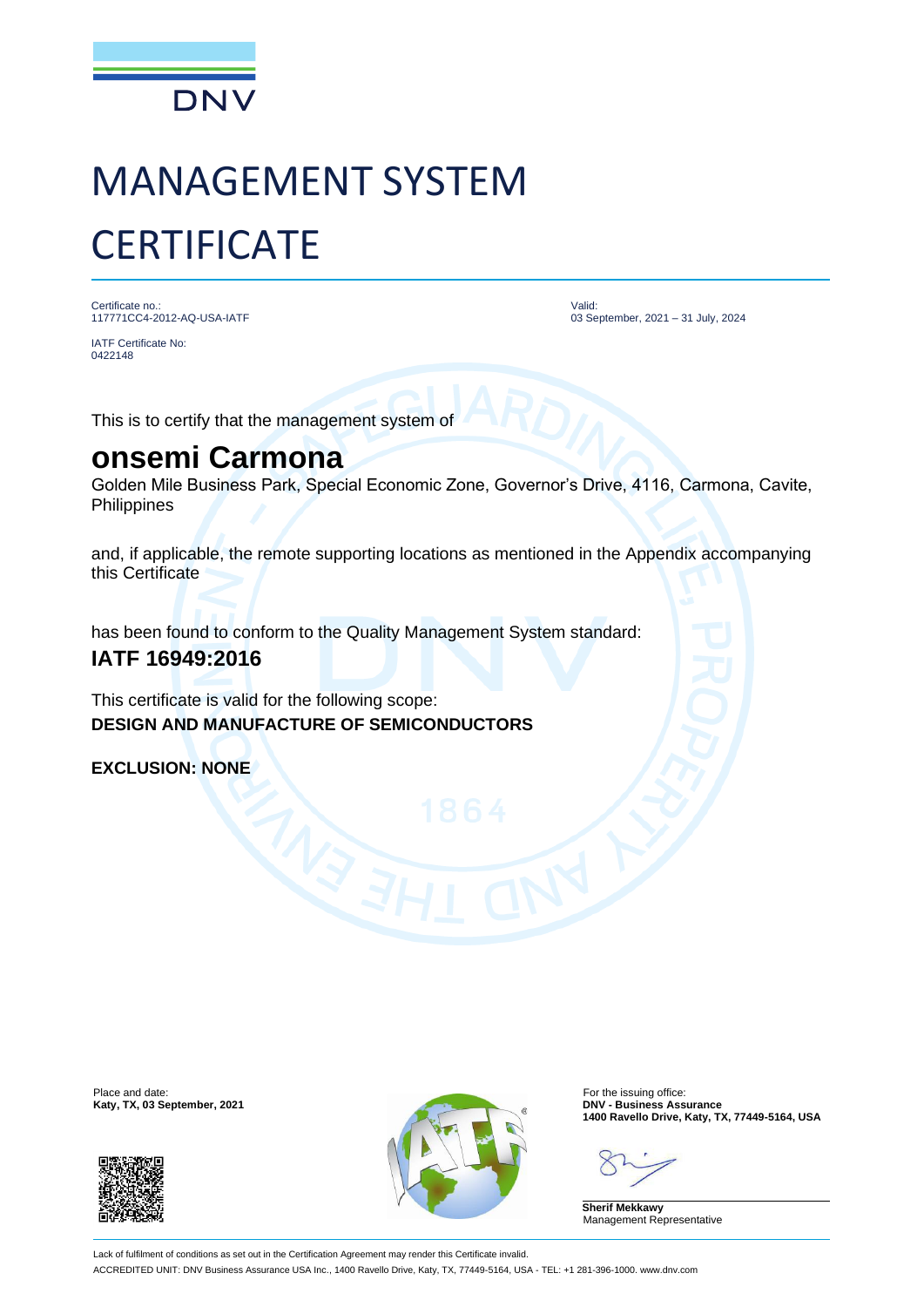

Certificate no.: 117771CC4-2012-AQ-USA-IATF IATF Certificate No: 0422148 Place and date: Katy, TX, 03 September, 2021

## **Appendix to Certificate**

#### **onsemi Carmona**

Remote Support Locations included in the certification are as follows:

| <b>Site Name</b>              | <b>Site Address</b>                                                                                                  | <b>RSL Activities</b>                                                                                                                                                                                                                                     | <b>Certification</b><br><b>Body</b> |
|-------------------------------|----------------------------------------------------------------------------------------------------------------------|-----------------------------------------------------------------------------------------------------------------------------------------------------------------------------------------------------------------------------------------------------------|-------------------------------------|
| onsemi Corporate Headquarters | 5005 East McDowell Road,<br>Phoenix, AZ, 85008, USA                                                                  | <b>Contract Review, Customer</b><br>Service, Information Technologies,<br>Laboratory, Logistics, Management<br>Review, Policy Making, Product<br>Design, Quality System<br>Management, Strategic Planning,<br>Supplier Management, Warranty<br>Management | <b>DNV</b>                          |
| onsemi Ayutthaya              | Bang Pa-In Industrial Estate (FZ),<br>605-606 Moo 2, T Klongjig,<br>Amphur Bang Pa-In, Ayutthaya,<br>Thailand, 13160 | Product Design                                                                                                                                                                                                                                            | <b>DNV</b>                          |
| onsemi Bengaluru              | Prestige Saleh Ahmed, 01-06<br>Floor, #105 Infantry Road,<br>Bengaluru, 65001, India                                 | Product Design, Sales<br>ده                                                                                                                                                                                                                               | <b>DNV</b>                          |
| onsemi Beijing                | Room 516, 5/F, Block A Innovation<br>Plaza, Tsinghua Science Park<br>Haidan District, Beijing 100084<br>P.R. China   | <b>Sales</b>                                                                                                                                                                                                                                              | <b>DNV</b>                          |
| onsemi Bratislava             | Twin City C, Mlynské nivy 14, 821<br>09 Bratislava, Slovakia                                                         | Product Design                                                                                                                                                                                                                                            | <b>DNV</b>                          |
| onsemi Brno                   | Videnska 125, 619 00, Brno, Czech<br>Republic                                                                        | <b>Product Design</b>                                                                                                                                                                                                                                     | <b>DNV</b>                          |
| onsemi Bucharest              | 19 Thomas Masaryk Street,<br>020983, Bucharest, Romania                                                              | Product Design                                                                                                                                                                                                                                            | <b>DNV</b>                          |
| onsemi Bundang                | 7th & 9th Floors, Hunus Bldg., 93<br>Baekhyeon-ro, Bundang-gu,<br>Seongnam-si, Gyeonggi-do, Seoul,<br>13595, Korea   | <b>Customer Service, Sales</b>                                                                                                                                                                                                                            | <b>DNV</b>                          |
| onsemi East Greenwich         | 1900 South Country Trail, East<br>Greenwich, RI, 02818-1631, USA                                                     | <b>Product Design</b>                                                                                                                                                                                                                                     | <b>DNV</b>                          |
| onsemi Gunma                  | 1-1-1 Sakata, Oizumi-machi, Ora-<br>gun, Gunma, 370-0596 Japan                                                       | Laboratory, Product Design                                                                                                                                                                                                                                | <b>DNV</b>                          |
| onsemi Kokomo                 | 2529 Commerce Drive, Suite B,<br>Kokomo, IN, 46902, USA                                                              | Sales                                                                                                                                                                                                                                                     | <b>DNV</b>                          |



Lack of fulfilment of conditions as set out in the Certification Agreement may render this Certificate invalid. ACCREDITED UNIT: DNV Business Assurance USA Inc., 1400 Ravello Drive, Katy, TX, 77449-5164, USA - TEL: +1 281-396-1000. www.dnv.com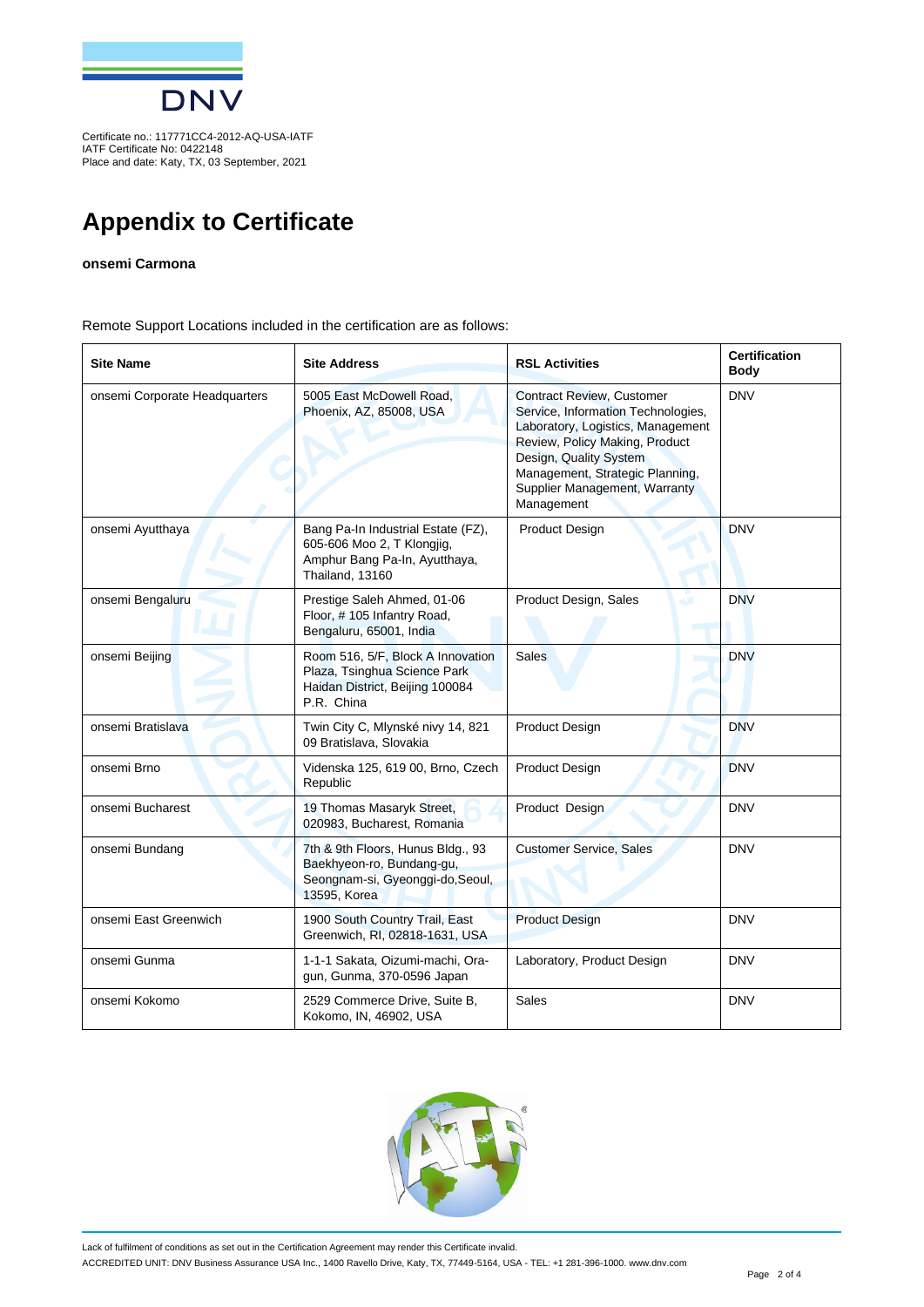

Certificate no.: 117771CC4-2012-AQ-USA-IATF IATF Certificate No: 0422148 Place and date: Katy, TX, 03 September, 2021

| <b>Site Name</b>                             | <b>Site Address</b>                                                                                                                                                     | <b>RSL Activities</b>                            | <b>Certification</b><br>Body |
|----------------------------------------------|-------------------------------------------------------------------------------------------------------------------------------------------------------------------------|--------------------------------------------------|------------------------------|
| onsemi Kuala Lumpur                          | Lot 1.02, Level One, KPMG Tower<br>No.#8, First Avenue Bandar<br>Utama, Petaling Jaya, Kuala<br>Lumpur, 47800, Malaysia                                                 | Information Technologies, Supplier<br>Management | <b>DNV</b>                   |
| onsemi Limerick                              | Loughmore Avenue, Raheen<br>Business Park, Limerick, Ireland,<br>85008                                                                                                  | <b>Product Design</b>                            | <b>DNV</b>                   |
| onsemi Livonia                               | 19500 Victor Parkway, Suite 375,<br>Livonia, MI, 48152-7012, USA                                                                                                        | <b>Sales</b>                                     | <b>DNV</b>                   |
| onsemi Mechelen                              | Schaliënhoevedreef 20B, B-2800<br>Mechelen, Belgium                                                                                                                     | <b>Product Design</b>                            | <b>DNV</b>                   |
| onsemi Munich                                | Einsteinring 28, 85609 Aschheim<br>München, Germany                                                                                                                     | <b>Sales</b>                                     | <b>DNV</b>                   |
| onsemi Nagoya                                | 8F Nagoya daiichi Bldg, 1-19-24<br>Nishiki, Naka-ku, Nagoya-City,<br>Aichi, 460-0003 Japan                                                                              | <b>Sales</b>                                     | <b>DNV</b>                   |
| onsemi Osaka                                 | 5F Dojima Avanza 1 Chrome-6-20<br>Dojima Kita-ku, Osaka, 530-0003<br>Japan                                                                                              | <b>Sales</b>                                     | <b>DNV</b>                   |
| onsemi Piestany                              | Vrbovska cesta 2617/102,<br>Piestany, 92101 Slovakia                                                                                                                    | Customer Service, Information<br>Technologies    | <b>DNV</b>                   |
| onsemi Roznov - Design                       | 1 máje 2594, 75661 Rožnov pod<br>Radhoštěm, Czech Republic                                                                                                              | Information Technologies, Product<br>Design      | <b>DNV</b>                   |
| onsemi Shanghai - Bi Bo Road                 | Unit 201-202, Building 8, Micro-<br>Electronics Port, 690 Bi Bo Road,<br>Zhangjiang Hi-Tech Park, Pudong<br>New District, Shanghai City 201203<br>P.R. China            | Sales                                            | <b>DNV</b>                   |
| onsemi Shenzhen - Shennan<br>Avenue          | 9th&10th Floor, Tower 1, News<br>Building 1002 Shennan Middle<br>Avenue, Tong Xin Ling Community<br>Hua Qiang Bei Subdistrict, Fu Tian<br>District Shenzhen, P.R. China | <b>Customer Service, Sales</b>                   | <b>DNV</b>                   |
| onsemi South Portland - Running<br>Hill Road | 82 Running Hill Road, South<br>Portland, ME, 04106-3218, USA                                                                                                            | <b>Product Design</b>                            | <b>DNV</b>                   |
| onsemi Sunnyvale                             | 1272 Borregas Avenue, Sunnyvale,<br>CA, 94089-1310, USA                                                                                                                 | <b>Product Design</b>                            | <b>DNV</b>                   |
| onsemi Tarlac - Design                       | Block 5-A, PSD-03-105305 Luisita<br>Business Park, Brgy. San Miguel,<br>2301, Tarlac City, Philippines                                                                  | <b>Product Design</b>                            | <b>DNV</b>                   |
| onsemi Tokyo                                 | Think Park Tower 6F, 2-1-1 Osaki<br>Shinagawa ku, Tokyo, 141-6006<br>Japan                                                                                              | Customer Service, Sales                          | <b>DNV</b>                   |



Lack of fulfilment of conditions as set out in the Certification Agreement may render this Certificate invalid. ACCREDITED UNIT: DNV Business Assurance USA Inc., 1400 Ravello Drive, Katy, TX, 77449-5164, USA - TEL: +1 281-396-1000. www.dnv.com